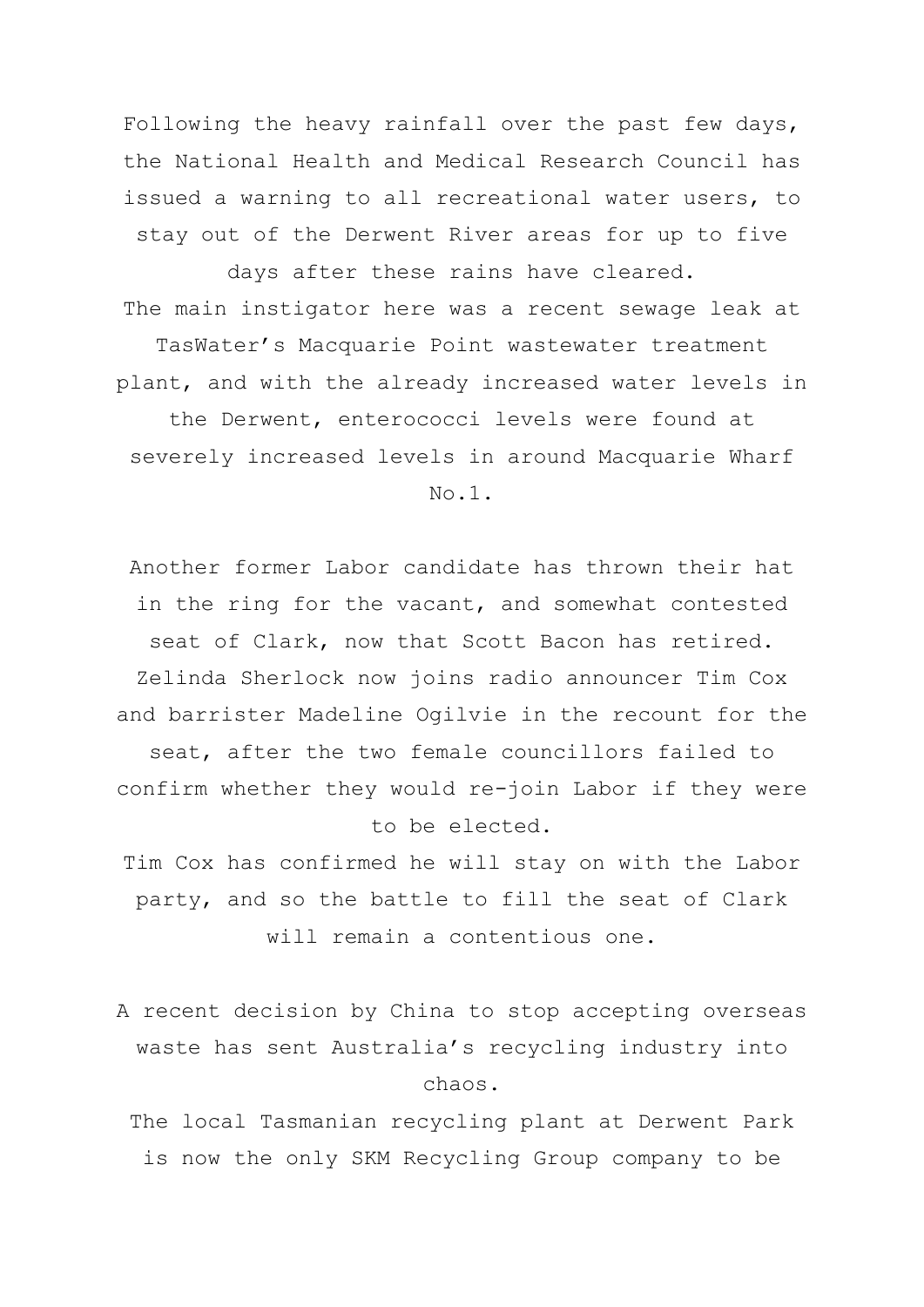accepting waste, after a change in management following the announcement from the Melbourne stockpiler to say they were over encumbered. This caused the four major recycling plant in southern Tasmania to become inundated with waste, meeting their quotas and rejecting incoming waste. A spokesperson for the new recycling management company

material is now being collected per day at the Derwent park facility.

KordaMentha, stated that around 50 tonnes of recycled

Glenorchy Mayor Kristie Johnston mentions that although the collapse of SKM has triggered this drastic chain of events, Tasmanians should still be committed to recycling while contractors and other means of stockpile can be explored.

Just quickly, a new viewing shelter planned for Dove Lake in Cradle Mountain has been given the all clear, with a unanimous decision over night. Environment Minister Peter Gutwein said the proposed four and a half million-dollar facility would vastly improve visitor's experience and quote "our plan ensures a world-class, sustainable experience for all who are drawn to Cradle Mountain."

To sport, and in soccer, the official Tasmanian side has been announced to take on A-League club Central Coast Mariners at Darcy Street on September 8.